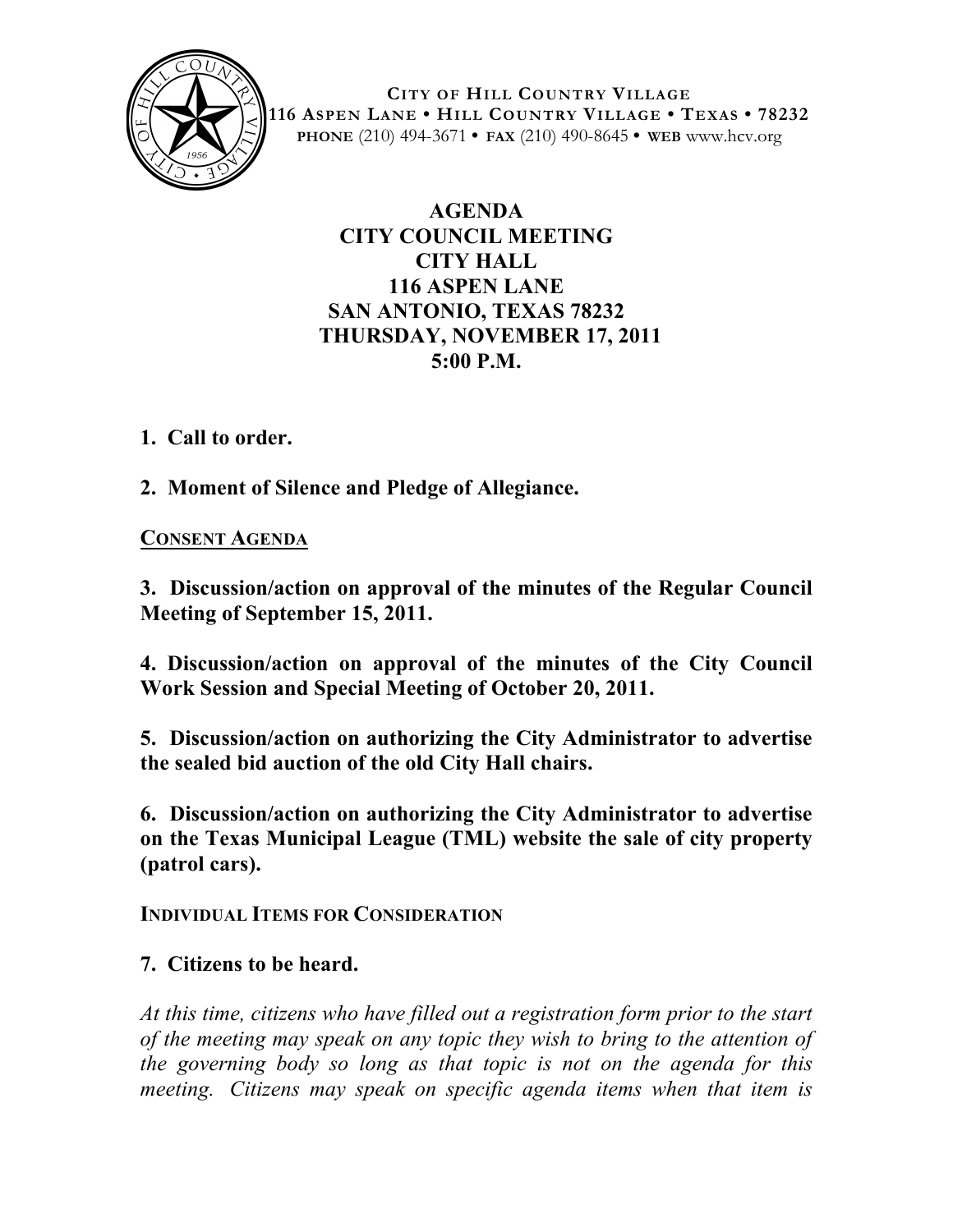*called for discussion. During the Citizens to be Heard section no council action may take place and no council discussion or response is required to the speaker. A time limit of two minutes per speaker is permitted; the council may extend this time at their discretion.*

**8. Discussion/action on approving an ordinance amending Chapter 50 of the Code of Ordinances of the City of Hill Country Village to add new definitions and to revise provisions to permit and regulate electronic signs.**

**9. Discussion/action on reappointing four existing members on the Board of Adjustment and appointing one member to fill the vacancy to the board.**

**10. Discussion/action on reappointing one existing member to the Zoning Commission and appointing two members to fill the vacancies to the board.**

**11. Discussion/action on appointing a regular member and an alternate member to the Business District Construction Review Board (BDCRB) to fill the vacancies to the board.**

**12. Discussion/action on the Veley Property at 301 Tomahawk Trail.**

**13. Discussion/action approving a first amendment to the Municipal Solid Waste Collection and Transportation Contract with Waste Management of Texas, Inc.**

**14. Discussion/action regarding the September 30, 2011 and October 31, 2011 financial statements.**

**15. A public hearing on adoption of an ordinance to tax tangible personal property in transit which would otherwise be exempt pursuant to Section 11.253 of the Texas Tax Code.**

**16. Discussion/possible action on an ordinance to tax tangible personal property in transit which would otherwise be exempt pursuant to Section 11.253 of the Texas Tax Code.**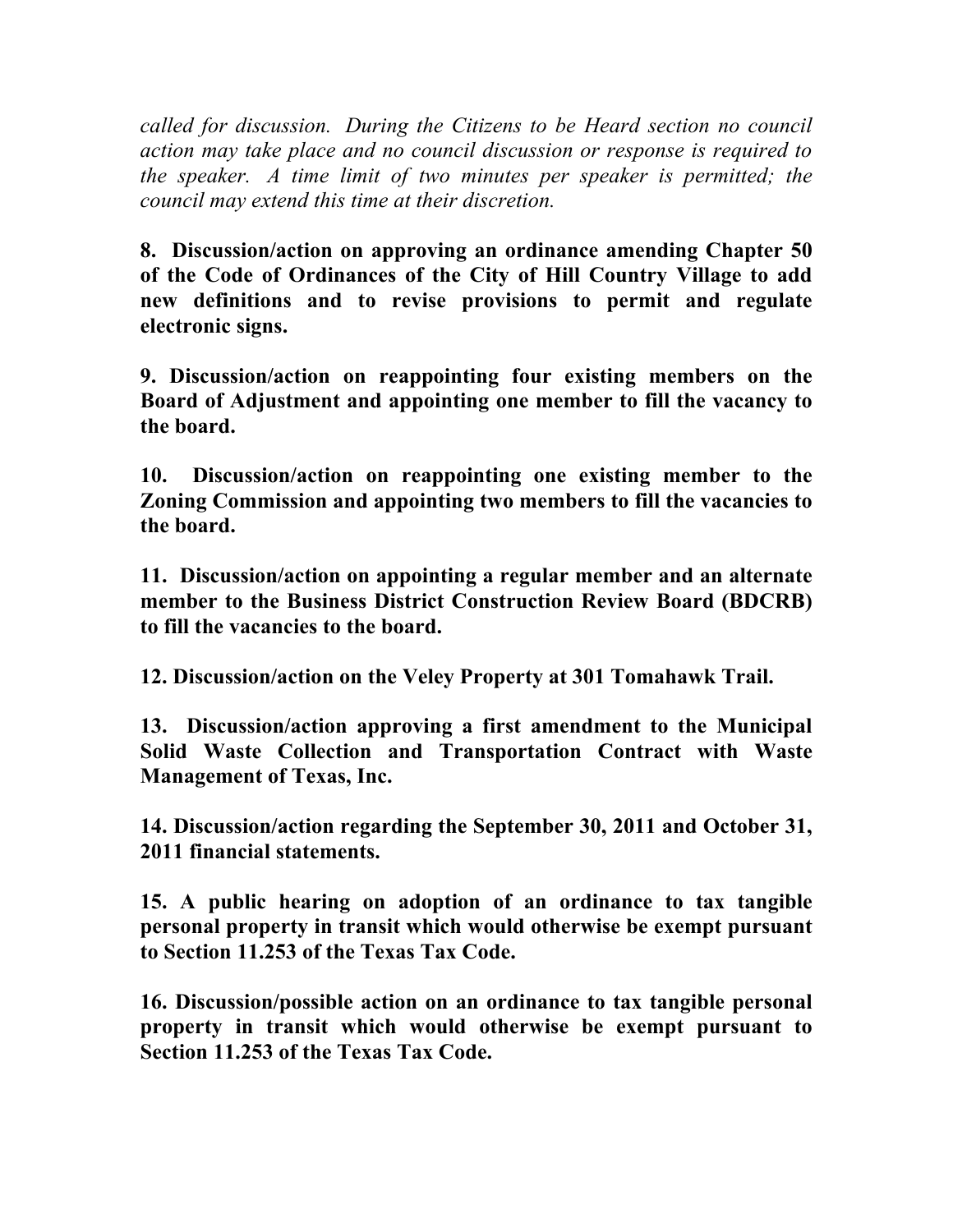**Possible Executive Session pursuant to Texas Government Code Section 551.074, Personnel Matters. No action will be taken in Executive Session. Any action will be taken in open session.**

**17. Discussion/action regarding the annual evaluation and compensation of City Administrator Frank Morales.**

**18. Discussion/action regarding appointing Frank Morales as Emergency Management Coordinator (EMC) for the City of Hill Country Village.** 

**19. Discussion on Cavalry Trail.**

**20. Discussion on BexarMet Water District.**

**21. Mayor's Report to Council.**

### **22. Communications with the City Administrator/Chief of Police.**

### **23. Adjourn**

*The Council reserves the right to discuss and appropriately act upon any item stated on this agenda in open session. The Council reserves the right to adjourn into executive session at any time during the course of this meeting to discuss any of the matters listed above, as authorized by Texas Government Code Sections 551.071 (Consultations with Attorney), 551.072 (Deliberations about Real Property), 551.073 (Deliberations about Gifts and Donations), 551.074 (Personnel Matters), 551.076 (Deliberations about Security Devices) and 551.086 (Economic Development). No action may be taken in Executive Session.*

*A copy of this meeting's agenda packet is available for public inspection, review, and copying at City Hall during regular business hours.*

I certify that this notice of meeting was posted at City Hall at the date and time indicated below.

Date: Time: